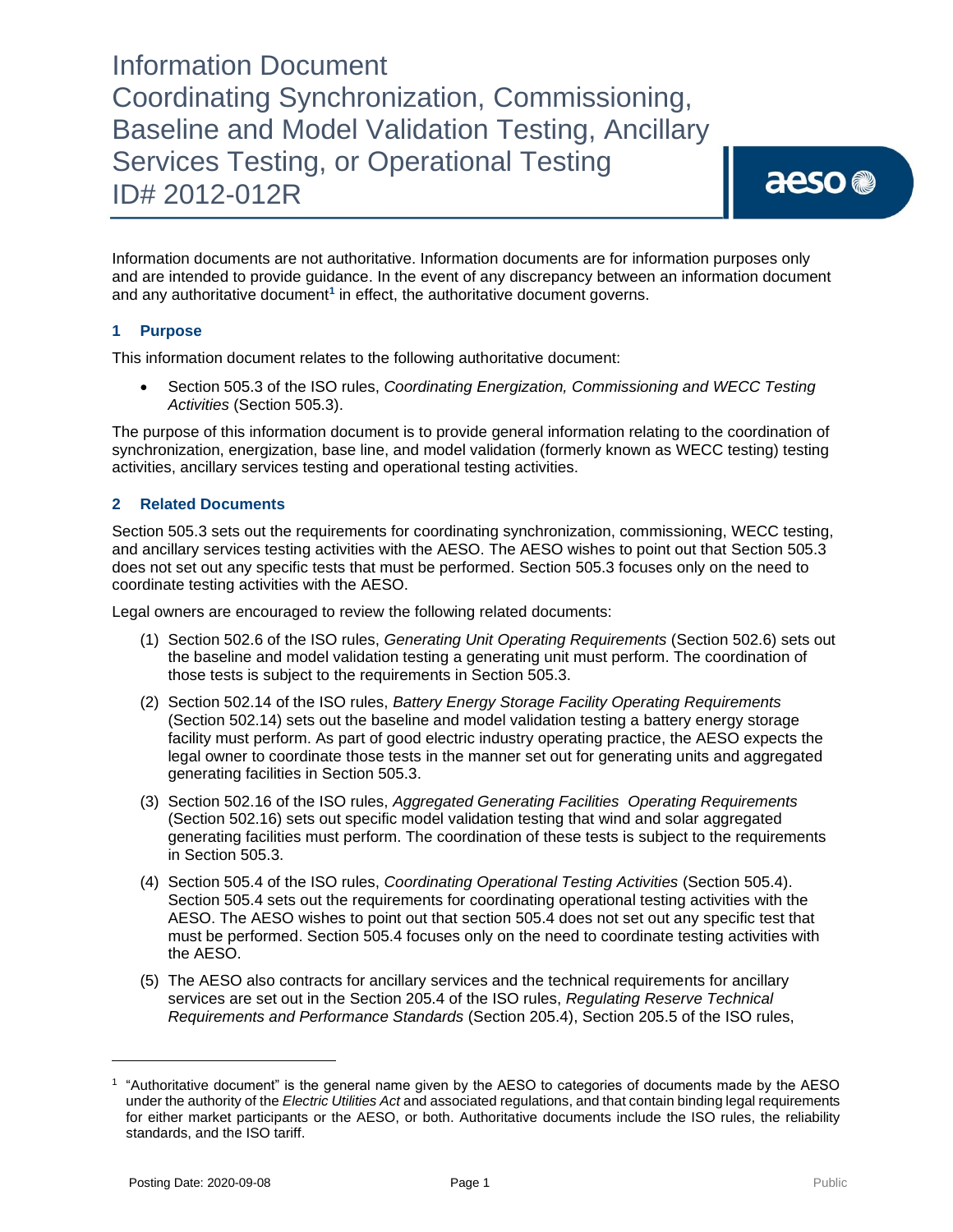# aeso<sup>®</sup>

*Spinning Reserve Technical Requirements and Performance Standards* (Section 205.5), and Section 205.6 of the ISO rules, *Supplemental Reserve Technical Requirements and Performance Standards* (Section 205.6) that are available on the AESO website. A legal owner conducting any testing with respect to those requirements is required to coordinate those tests in accordance with the requirements set out in Section 505.3.

- (6) AESO Processes:
	- (a) the AESO's connection process which sets out the process and procedures for connecting facilities to the system;
	- (b) the AESO's behind-the-fence process which sets out the process and procedures for facilities that are behind the fence but connected to the system; and
	- (c) the AESO's system projects process<sup>2</sup>

For purposes of this information document, the 3 processes described above are referred to as "AESO processes".

### **3 What Kind of Tests Can a Legal Owner Perform?**

A legal owner can perform any tests it determines necessary. However, the AESO expects that testing will be coordinated with the AESO so that the AESO can maintain reliable operations of the interconnected electric system while the tests are being performed. Section 6 below provides examples of the types of tests to be coordinated with the AESO.

### **4 Does the AESO Specify Any Tests?**

Yes, the AESO specifies certain tests. The AESO specifies the base line and model validation testing, formerly referred to as WECC testing. In addition, the AESO specifies ancillary services tests demonstrating the capability of providing ancillary services.

Section 502.16 sets out the model validation testing for wind and solar aggregated facilities.

Section 502.6 sets out the baseline and model validation testing for generating units.

Section 502.14 sets out the baseline and model validation testing for battery energy storage facility.

Ancillary services tests are set out in Section 205.4 Section 205., and Section 205.

### **5 What Tests are to be Coordinated with the AESO?**

When assessing if it's appropriate to coordinate a test with the AESO, consider whether the test:

- (a) affects the net-to-grid output (real power or reactive power) of a generating unit or aggregated generating facility;
- (b) imposes an operational limitation concerning a generating unit's or aggregated generating facility's net-to-grid output (real power or reactive power) that is not encountered during routine operation (e.g. it is unavailable or derated, or cannot respond to dispatches or directives from the AESO); or
- (c) exposes a generating unit or aggregated generating facility to increased risk of tripping compared to routine operation.

<sup>&</sup>lt;sup>2</sup> The AESO grid connection process is available at https://www.aeso.ca/grid/connecting-to-the-grid/connection-process/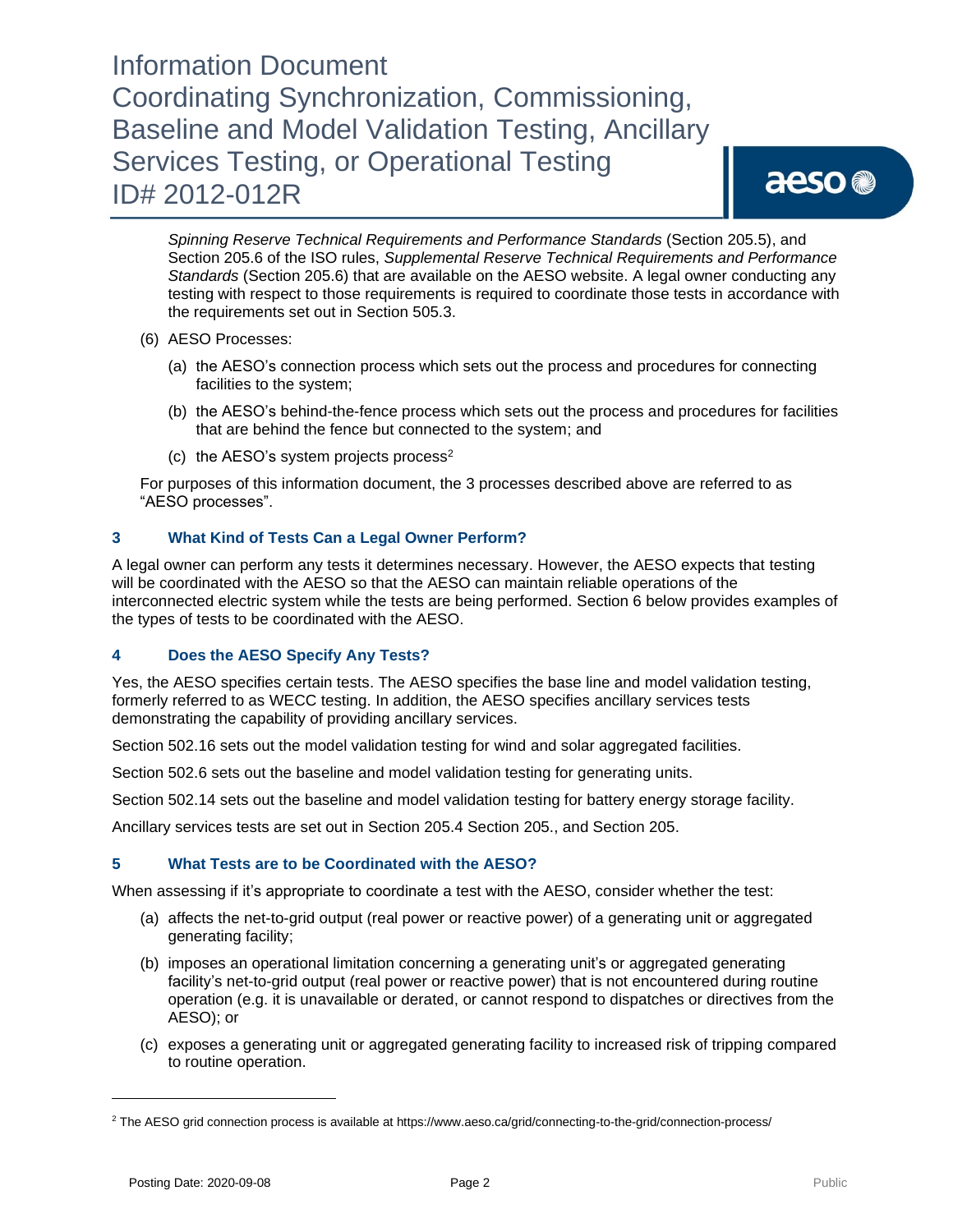If a legal owner is unsure if a test should be coordinated with the AESO, then contact the AESO's Operations Coordination group at [gen.testing@aeso.ca.](mailto:gen.testing@aeso.ca) The AESO's goal is to help legal owners complete their testing. The AESO is in the best position to help legal owners complete their tests if it knows about those tests.

Following are examples of tests to coordinate with the AESO. These examples are intended to provide guidance. The examples are not intended to provide a complete listing of tests to coordinate with the AESO.

#### Examples of Types of Testing

(1) A legal owner wishes to perform baseline and model validation testing, including reactive power verification testing.

Do you coordinate baseline and model validation testing with the AESO?

Yes, coordinate baseline and model validation testing with the AESO because this type of testing may:

- (a) be impacted by transmission constraints, whether due to planned outages or unplanned real-time conditions;
- (b) require transmission system conditions to be pre-configured;
- (c) impose restrictions on grid operations; or
- (d) affect grid conditions, requiring the AESO's awareness.
- (2) A legal owner wishes to perform ancillary services testing to demonstrate its capability of providing ancillary services.

Do you coordinate ancillary services tests with the AESO?

Yes, coordinate ancillary services tests with the AESO because this type of testing may:

- (a) be impacted by transmission constraints, whether due to planned outages or unplanned real-time conditions;
- (b) require transmission system conditions to be pre-configured;
- (c) impose restrictions on grid operations; or
- (d) affect grid conditions, requiring the AESO's awareness.
- (3) After a generating unit or aggregating generating facility is synchronized, a legal owner wishes to perform initial commissioning tests such as load rejection tests, testing of automated voltage regulators and power system stabilizer systems, and boiler controls tuning.

Do you coordinate these types of tests with the AESO?

Yes, coordinate these types of tests with the AESO because this type of testing may:

- (a) be impacted by transmission constraints, whether due to planned outages or unplanned real-time conditions;
- (b) require transmission system conditions to be pre-configured;
- (c) impose restrictions on grid operations; or
- (d) affect grid conditions, requiring the AESO's awareness.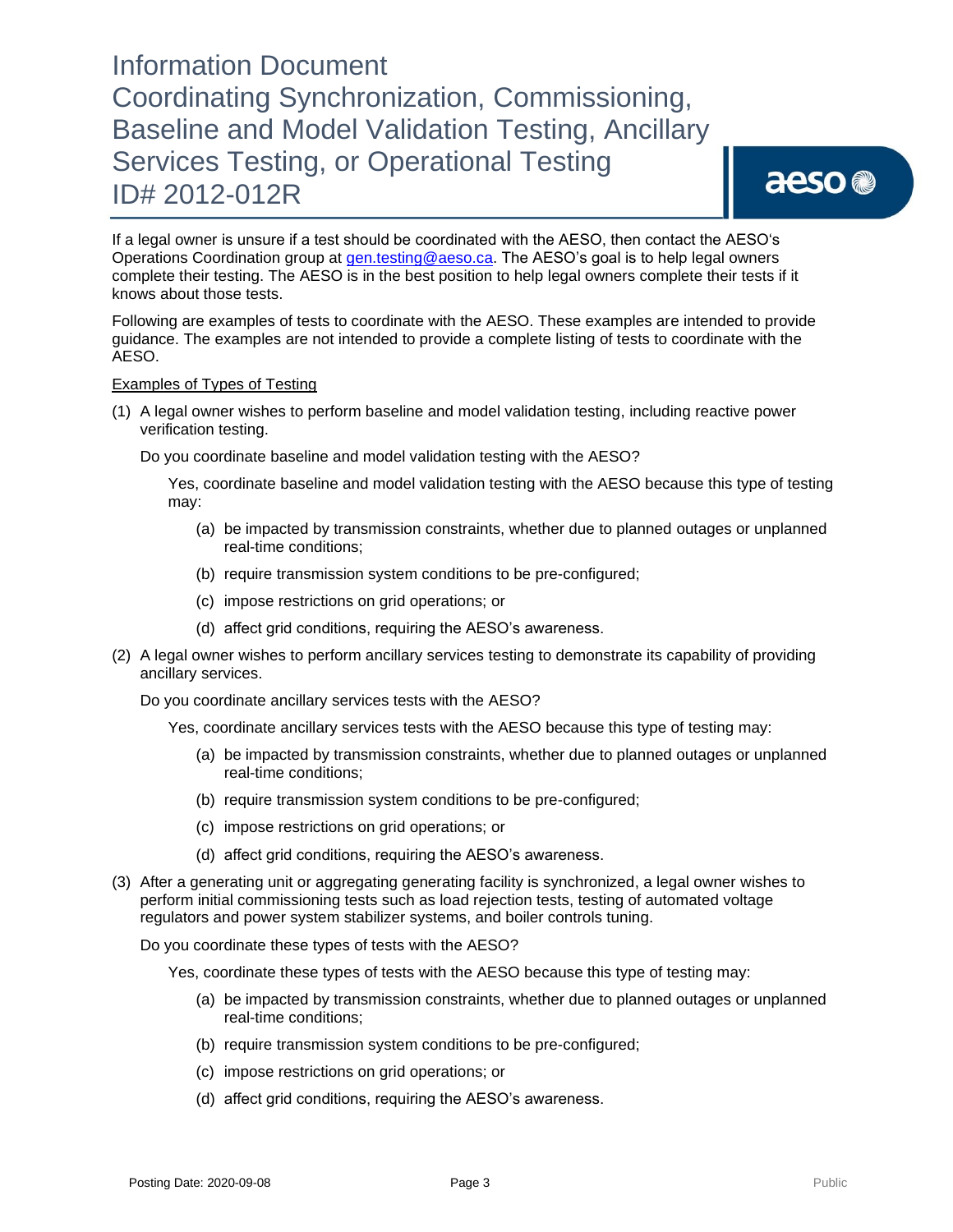

(4) A legal owner wishes to perform efficiency testing whereby the output of a generating unit will be held at a specific output level for a period of time.

Do you coordinate this test with the AESO?

Yes, coordinate this type of test with the AESO so that the AESO knows that the output level is inflexible for a period of time. And the test may:

- (a) be impacted by transmission constraints, whether due to planned outages or unplanned real-time conditions;
- (b) impose restrictions on grid operations; or
- (c) affect grid conditions, requiring the AESO's awareness.
- (5) A legal owner wishes to perform a test which will not change the output of the generating unit or facility but during the test, the legal owner will not be able to respond to a dispatch.

Do you coordinate this test with the AESO?

Yes, coordinate this type of test with the AESO for the AESO to be aware of the operational limitations of the generating unit during the test period.

(6) A legal owner wishes to perform operator training activities.

Do you coordinate operator training activities with the AESO?

Yes, coordinate operator training activities with the AESO if those activities impose operating conditions or restrictions not normally encountered in routine operation affecting the net-to-grid real or reactive output. Please note however, the AESO does not anticipate that operator training will normally affect net-to-grid or reactive power output.

(7) A legal owner wishes to perform relative accuracy test audits ("RATA testing").

Do you coordinate RATA testing with the AESO?

- Yes, coordinate RATA testing with the AESO because this type of testing may:
	- (a) be impacted by transmission constraints, whether due to planned outages or unplanned real-time conditions;
	- (b) impose restrictions on grid operations; or
	- (c) affect grid conditions, requiring the AESO's awareness.
- (8) A legal owner wishes to perform safety valve testing.

Do you coordinate safety valve testing with the AESO?

Yes, coordinate safety valve testing with the AESO because this type of testing may:

- (a) be impacted by transmission constraints, whether due to planned outages or unplanned real-time conditions;
- (b) impose restrictions on grid operations; or
- (c) affect grid conditions, requiring the AESO's awareness.
- (9) A legal owner wishes to perform tests following planned and unplanned outages.
	- Do you coordinate these tests with the AESO?

Yes, coordinate these tests with the AESO if those tests will affect the net-to-grid output (real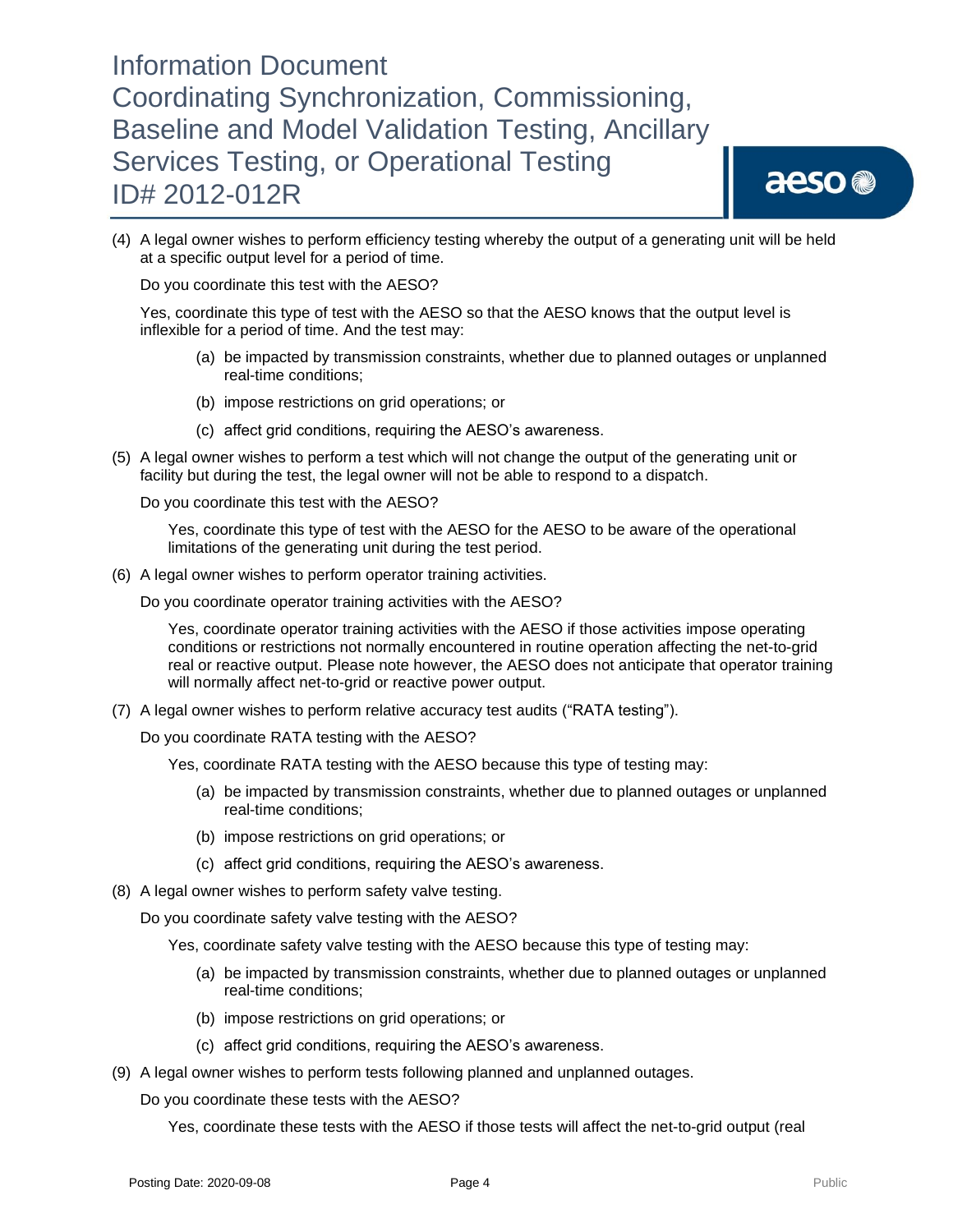power or reactive power) of a generating unit or aggregating generating facility, or impose an operational limitation concerning a generating unit's net-to-grid output (real power or reactive power) that is not encountered during routine operation because such testing may:

- (a) be impacted by transmission constraints, whether due to planned outages or unplanned real-time conditions;
- (b) require transmission system conditions to be pre-configured;
- (c) impose restrictions on grid operations; or
- (d) affect grid conditions, requiring the AESO's awareness.

The AESO makes all reasonable efforts to assist legal owners to complete operational testing. However, various system conditions, including planned or forced transmission outages, may impact operational testing.

### **6 Commissioning Plans**

The commissioning plan, sometimes referred to as the testing plan, or in the case of operational testing an operational test plan, is the generic term used in this information document, to represent a plan a legal owner prepares setting out its testing activities, whether those testing activities are commissioning, WECC testing, ancillary services testing, or operational testing. The commissioning plan should describe the activities in enough detail that the AESO can assess these tests and possible impacts on system reliability.

#### **7 Submission and Approval of the Commissioning Plan**

#### Section 505.3

Section 505.3 focuses on coordinating energization, commissioning, WECC testing and ancillary services testing*.* Subsection 3 of Section 505.3 sets a deadline of 30 days prior to commissioning or testing for a final, ISO-approved commissioning or testing plan to be in place.

In order to have the approved plan in place 30 days prior to commencing any of the tests, the legal owner needs to submit the plan to the AESO ahead of the 30 days to allow the AESO sufficient time for review and approval. The amount of lead time necessary to review and approve a commissioning plan depends on many factors including:

- (1) the number and complexity of the tests the legal owner wishes to perform;
- (2) the number of other test plans submitted to the AESO by other legal owners, which also need to be reviewed and approved;
- (3) the number of planned and unplanned outages that may be occurring during the same time period for which commissioning plans are submitted for review and approval; and
- (4) the number and magnitude of reliability issues that the AESO may be dealing with in the same time period that commissioning plans are submitted for review and approval.

As a general guideline and consistent with AESO processes, the AESO suggests that a legal owner submit a commissioning plan at least 60 days in advance of the testing to allow the AESO time to review and approve the plan 30 days prior to commencing any of the tests. The lead time for the submission of plans will vary based on the volume and nature of the tests and to provide flexibility, a specific lead time is not set out in Section 505.3. As such, legal owners are encouraged to work with the assigned AESO project manager to ensure that the commissioning plans are submitted in a timely manner to facilitate having an approved plan in place 30 days prior to commencing any of the tests.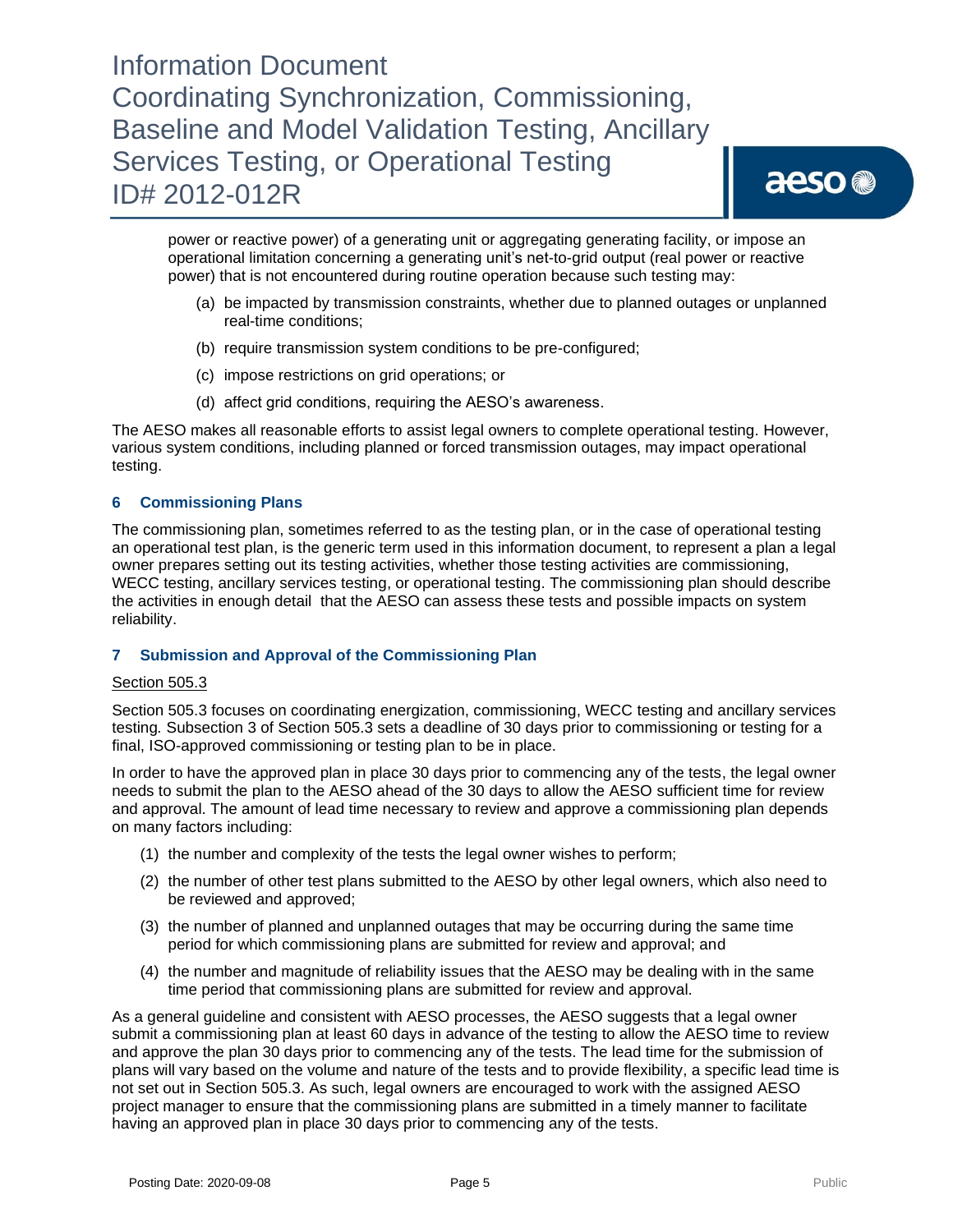Following is the submission information for commissioning plans relating to Section 505.3:

- (1) a preliminary commissioning plan for a project administered through the AESO's processes is submitted to the AESO Project Manager leading the project;
- (2) a final commissioning plan for a project administered through the AESO's processes is submitted to the AESO's Operations Coordination group at [gen.testing@aeso.ca;](mailto:gen.testing@aeso.ca) and
- (3) a final commissioning plan for WECC testing and ancillary testing is submitted to the AESO's Operations Coordination group at [gen.testing@aeso.ca.](mailto:gen.testing@aeso.ca)

#### Section 505.4

Section 505.4 focuses on any testing a legal owner may wish to perform after energization and commission are complete. Subsection 2 of Section 505.4 sets a deadline of 15 days prior to the desired testing date for a final, ISO-approved operational testing plan to be in place.

Again, if an approved plan needs to be in place 15 days prior to commencing any tests, it is prudent for a legal owner to submit the plan ahead of the 15 days to allow the AESO sufficient time to review and approve the plan. As a general guideline, the AESO suggests that a legal owner submit a commissioning plan for operational tests at least 30 days in advance of the planned testing to allow time for the AESO to review and approve the plan. Also, when a legal owner knows that a specific operational test occurs at very regular points in time (valve testing, for example), the AESO will accept a single (e.g. semi-annual) submission listing the requested dates for such testing. The legal owner will have to submit any changes to the dates in the grouped submission as appropriate for the AESO to be able to approve the revised dates 15 days in advance of testing.

Furthermore, the AESO wishes to point out that Section 505.4 does accommodate testing of a more urgent nature to recover from unexpected operating problems. Legal owners are encouraged to read subsection 3(4) of Section 505.4 to understand the specific requirements related to testing of a more urgent nature.

Following is the submission information for commissioning plans relating to Section 505.4:

- (1) Commissioning plans related to planned operational testing are submitted to the AESO's Operations Coordination group gen.testing@aeso.ca.
- (2) Requests for testing of an urgent nature necessary to recover from unexpected operation problems are communicated and coordinated with the AESO System Controller directly. Additional assessment and coordination may involve the AESO's Operations Coordination group.

#### Suspensions or Amendments

For the purposes of subsections 7(2) and (3) of Section 505.3 and 4(2) and 4(3) of Section 505.4, a legal owner may submit verbal notices and requests to the AESO Operations Coordination Group at 403-539- 2467. However, if the suspension or amendment is intended to be effective immediately (in real time), a legal owner may submit verbal notices and requests to the AESO System Coordination Center.

The AESO expects a legal owner to submit a revised testing plan to [gen.testing@aeso.ca](mailto:gen.testing@aeso.ca) in accordance with subsections 7(4) of Section 505.3 and 4(4) of Section 505.4 following any suspensions or amendments.

#### **8 Real Time Approval of Testing**

In addition to obtaining approval of commissioning plans as described above, the legal owner also needs to obtain the AESO`s verbal authorization one hour in advance of the testing, as indicated in subsection 6(2) of Section 505.3 and subsection 3(2) of Section 505.4. The AESO will provide such approval if the